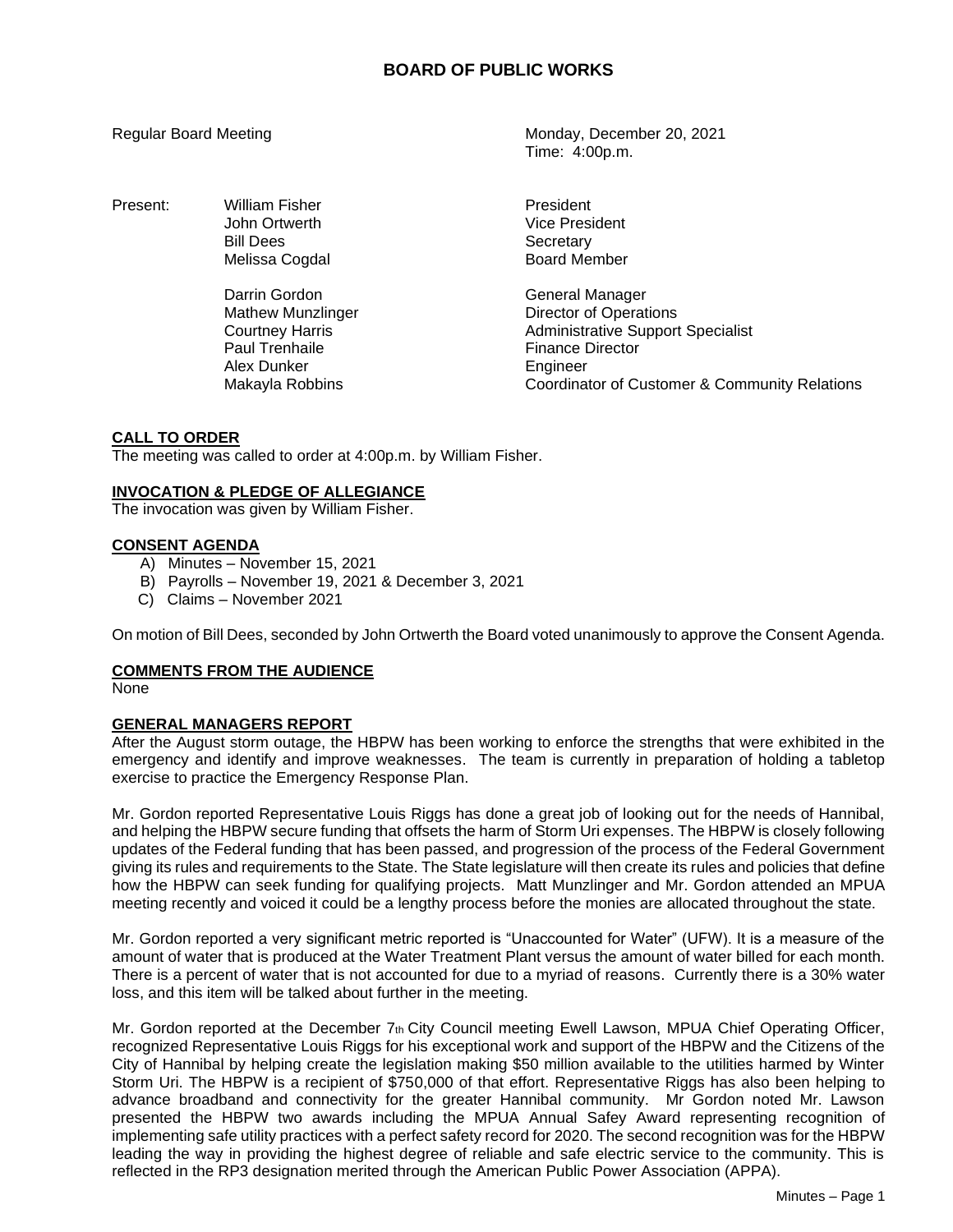Mr. Gordon reported at this time, some of the inventory supplies are hard to come by and could take months to obtain the materials. Mr. Gordon noted due to inflation some of the items are a lot higher in price as well.

Member Ortwerth asked, "Do you think any of the federal money could help with the Stormwater situation?" Mr. Gordon replied, "I believe so, but I cannot promise anything at this time." Mathew Munzlinger voiced a lot of the state regulations of how the HBPW applies for dollars have not been formed yet. They are still developing applications, deadlines, and stipulations at this time.

## **OPERATIONS REPORT**

Mathew Munzlinger reported a contactor continued with the installation at Minnow Creek subdivision second phase electrical conduits. HBPW crews completed much of the wire installation, along with the installation of transformers and streetlights. The project should be wrapped up the first week of 2022.

Mathew Munzlinger reported the crews have been preparing for winter winterizing hydrants, meter pits, and equipment at the WTP & WWTP.

Mathew Munzlinger reported the Water crew repaired a 16" main on highway 61 throughout the night. They were able to dig out the lead joints and repair it rather quickly.

Mathew Munzlinger reported the crew is continuing to make AMI upgrades with transponder changeouts with the meter crew focusing on the water meters and some of the linemen are replacing the electric meters. This month the crew is focusing on inside water meters and the CSR's have been helping with making phone calls to enter buildings.

Alex Dunker presented an update on water loss and gave an explanation as to what to look for when discussing loss of water. Alex noted he likes to refer to this as water accountability, and there are four main factors including: Gallons of treated water leaving the WTP, Gallons consumed by the customers and billed for, Gallons of water produced but not billed for, and Reporting through the NISC side to generate the numbers. The investigation started at the WTP, and after doing the necessary exercises it was determined the trends year to year are consistently producing the same amount of water. Mr. Dunker voiced customer meters are another factor and doesn't believe at this time to be the bulk of concern. Mr. Dunker also looked into the billing and reporting side and voiced he is very confident on the billing system and its accuracy. Mr. Dunker noted after much investigation, he believes there could be a discrepancy on the reporting side. Matthew Jones has spent many hours going through the system and has done a wonderful job. Mr. Dunker will be keeping everyone updated moving forward with any findings.

## **PROJECTS REPORT**

Mathew Munzlinger presented the Board with an updated progress report including projects from the Electric, Water System, Water Treatment Plant, Sewer System, Wastewater Treatment Plant and Stormwater. Mr. Munzlinger noted the progress of these projects and studies are acceptable and will continue as weather permits.

## **FINANCIAL REPORT**

Paul Trenhaile presented the Board with the financial results for the month of November 2021, year to date results, and key financial ratios. Mr. Trenhaile presented the Dashboard presentation to the Board as a review of Key Performance Indicators trailing the last six months.

## **OLD BUSINESS**

## **2020-2021 Annual Audit Report – Paul Trenhaile**

Paul Trenhaile presented the Board with the final draft Audit results from the FY20-21 fiscal year ending June 30, 2021. Mr. Trenhaile noted the draft Audit Report was submitted and approved by the City Council and the Citywide audit will be finalized by mid-December 2021. The report is available on the HBPW website for all to view.

#### **Bid Award/Oakwood 161 kV Substation, Enclosure – Darrin Gordon**

Darrin Gordon reported the HBPW received and opened bids on October 26, 2021, for the major equipment purchase. This was a part of the Oakwood Substation Upgrades project. A total of one (1) bid was received and has been reviewed for completeness and ability to meet specification requirements from Distran for the amount of \$550,650.00. The bid is in accordance with the engineers estimate of \$500,000 prior to the inflation. Therefore, it is the recommendation of BHMG to award the project to Distran.

### Bid Award/Oakwood 161 kV Substation, A/C Design

Darrin Gordon reported the HBPW received all quotes from bidders on the AC Modeling and Mitigation RFQ, as part of the Finn - Oakwood 161kV Transmission Line project. A total of three (3) bids were received and have been reviewed for completeness and ability to meet specification requirements. Corrpro submitted their bid for the amount of \$25,700.00-\$27,300.00, EN Engineering for the amount of \$24,500.00, and Meridian Pipeline